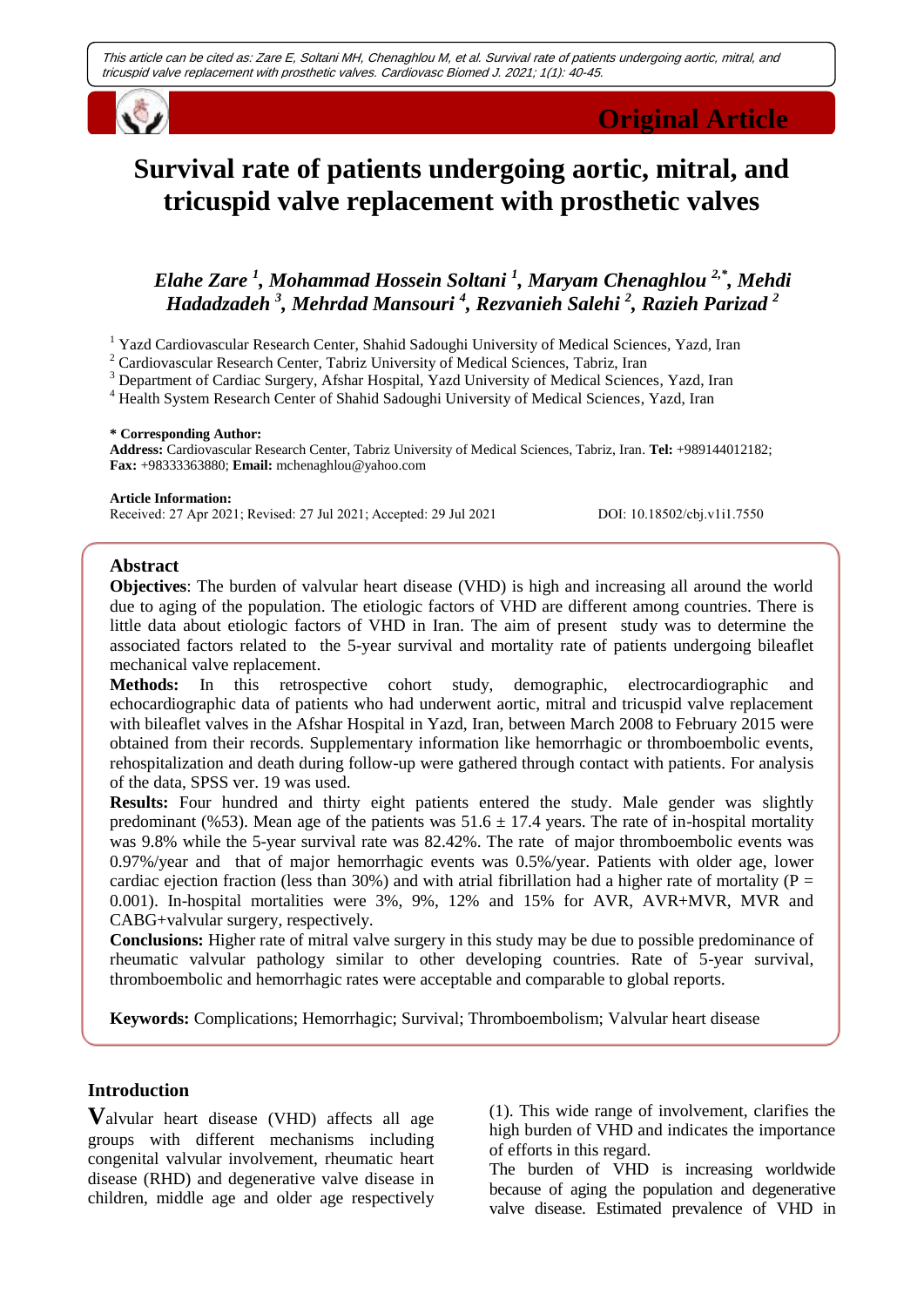industrialized countries is about 2.5% (1, 2). The global epidemiology of valvular VHD is different all around the world. While rheumatic heart disease is the leading cause of VHD in developing countries, degenerative valvular diseases is the main cause in developed countries (3).

Surgical valve replacement is the standard treatment for patients with VHD and low to moderate surgical risk. Transcatheter valve replacement has been considered in patients with high surgical risk in recent years, however, the cost of these methods limits their use, especially in low income countries and surgical valve replacement is almost the only choice in these countries (4, 5).

Prosthetic valve implantation imposes a great risk of thromoembolic and hemorrhagic events in patients and necessitates careful follow-up of these patients regarding these adverse complications (6). The annual rate of valve replacement worldwide is about 275000-370000 and 55% of them are mechanical heart valves (7, 8). This high rate shows the importance of this cardiovascular problem and necessitates appropriate attention to reducing the burden of it.

Although mechanical valves have acceptable durability, but the need for lifelong anticoagulation imposes serious complications, including thromboembolic and bleeding events with effect on life quality (9). There are limited data available regarding prosthetic valve replacement in Iran (10) and with respect to high prevalence of RHD in Iran, the aim of this study was to evaluate the 5-year survival rate of various valve replacement surgeries and the related complications.

## **Materials and Methods**

In this retrospective cohort study, approved by the Committee of Ethics at Shahid Sadoughi University of Medical Science (IR.SSU.MEDICINE.REC.1393.121.), informed written consent was obtained from each patient.

The inclusion criteria were as follows: all the patients underwent aortic, mitral, or tricuspid valve replacement with bileaflet valves in the Afshar Hospital of Yazd, central Iran, during March 2008 to February 2015 entered into the study.

The exclusion criteria included: the patients who could not be followed up during the study and the patients with re-do valvular surgery.

Heparin was given after the surgery to the patients as anticoagulant in the first postoperative day in cases without significant bleeding. Twelve hours later, vitamin K inhibitor, warfarin, was initiated. Depending on the location of mechanical valve, prothrombin time (PT) was adjusted at International Normalized Ratio (INR) 2-3 for the AVR and INR 2.5-3.5 for the mitral position, and INR 3.5 for

multi-valves replacement. For achievement of anticoagulation therapeutic range, INR and PT were checked periodically in follow-up. In the absence of any contraindication, aspirin 80 mg daily was prescribed for all the patients. Data were obtained using a questionnaire to record the demographic, ECG and echocardiographic data of patients, valve replacement complications, and their total survival rate. Further information, including hemorrhagic or thromboembolic (TE) events, re-hospitalization, and death during follow-up were obtained via a phone call and clinical interview with the patients and the collected data were interred into the questionnaire. Five hundred patients underwent aortic, mitral and tricuspid valve replacement in this time interval. Among these patients, 62 patients were excluded due to missing follow up or performing re-do valvular surgery. All the patients were asked to attend in the Afshar Heart Center to be visited and their complications recorded.

The diagnosis of cerebrovascular accident (CVA) or stroke was made by a specialist through contacting the patients via phone and the patients' history, including symptoms of a reduced force of limbs, signs of plegia, hemiplegia, and unilateral symptoms were taken. The documents and records of the patients at the time of incidence of symptoms were investigated and CVAs were rendered as positive if they were approved by cerebral radiographic findings.

Severe hemorrhagic events in the gasterointestinal (GI), genitourinary (GU), respiratory tracts or any bleeding for which the patients had presented to the physician were rendered as positive.

The primary endpoint of the study was the prevalence of hemorrhagic or thromboembolic events. Secondary endpoints were in-hospital and 5 year mortality rates.

The obtained data were analyzed through SPSS 19 using survival tests of Cox regression model and Kaplan-Meier. Furthermore, Crosstab and Chisquare tests were used to estimate the correlation between the continuous and categorical variables . P-value less than 0.05 was considered as significant.

## **Results**

Considering the inclusion and exclusion criteria, finally, 438 patients, including 232 (53%) males and 206 (47%) females with a mean age of  $51.6 \pm 17.45$ years entered the study. ECG of the patients showed that 356 (81.3%) patients had NSR and 82 (18.7%) patients had AF rhythm. Moreover, echocardiography showed that the LVEF≥ 30% was present in 406 patients (92.6%) and 32 patients (7.3%) had LVEF<30%.

Isolated MVR was performed on 145 (33.1%) patients, isolated AVR in 130 (29.7%) patients,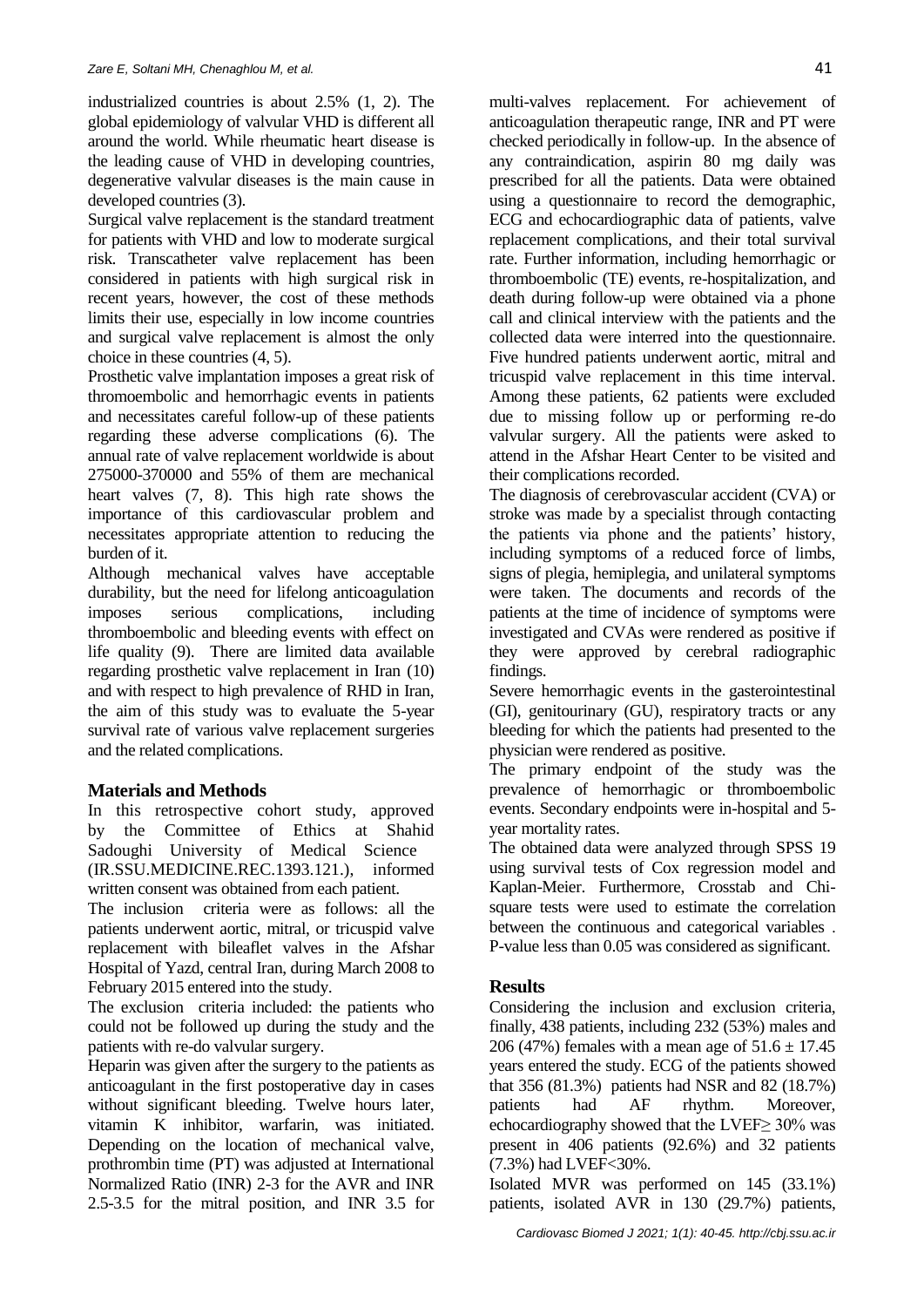concurrent replacement of aortic, mitral, or tricuspid valves (2 or 3 valves) in 57 (13%) patients, and any valve replacement concurrent with CABG in 63 (14.4%) patients was done. Additionally, postoperative thromboembolic events such as CVA, venous and arterial thromboembolism were observed in 20 (4.5%) patients while hemorrhagic GI and GU tract bleeding occurred in 10 (2.2%) patients. Death occurred in 77 out of 438 patients (17.6%) including 43 (%9.81) cases during hospitalization and 34 (7.76%) cases during the 5 year follow-up (Table 1).

Death occurred more commonly among the older patients (p=0.001). Moreover, the death rate was greater among the females albeit without significant difference (p=0.08). Moreover, this rate was obviously higher in the patients with AF rhythm  $(p=0.001)$  and LVEF<30%  $(p=0.001)$  (Table 2 & Figure 1: A, B).

In-hospital mortalities were 3%, 9%, 12%, 15% for AVR, AVR+MVR, MVR and CABG+ valvular surgery respectively. Figure 2 shows the 5-year survival curve in patients with various valves replacement.

| Characterizes                        | Number       |  |  |  |
|--------------------------------------|--------------|--|--|--|
| Age: year, Mean (SD)                 | 51.6 (17.45) |  |  |  |
| Male gender, $n$ $(\%)$              | 232 (53%)    |  |  |  |
| AF rhythm, $n$ $(\%)$                | 82 (18.7%)   |  |  |  |
| LVEF < $30\%$ , n $(\% )$            | 32 (7.3%)    |  |  |  |
| Type of surgery                      |              |  |  |  |
| $MVR$ , $n$ $%$                      | 145 (33.1%)  |  |  |  |
| AVR, $n$ $%$                         | 130 (29.7%)  |  |  |  |
| $MVR+AVR, n(\%)$                     | 57 (13%)     |  |  |  |
| $CABG$ + valve replacement, n $(\%)$ | 63 (14.4%)   |  |  |  |
| Major thromboembolic event           |              |  |  |  |
| $CVA$ , $n$ $(\%)$                   | 16 (3.98%)   |  |  |  |
| $VTE$ , n $(\%)$                     | $3(0.7\%)$   |  |  |  |
| Atrial thrombosis, $n$ $(\%)$        | $1(0.2\%)$   |  |  |  |
| Major hemorrhagic event, n (%)       |              |  |  |  |
|                                      |              |  |  |  |
| GI-bleeding, $n$ $(\%)$              | 4 (1%)       |  |  |  |
| GU bleeding, $n$ $(\%)$              | 4 (1%)       |  |  |  |
| Concurrent GI& GU bleeding, n (%)    | $2(0.5\%)$   |  |  |  |
| <b>Status</b>                        |              |  |  |  |
| In-hospital death, $n$ $(\%)$        | 43 (9.8%)    |  |  |  |
| Follow-up death, $n$ $(\%)$          | 34 (7.76%)   |  |  |  |
| Survive, $n$ $(\%)$                  | 361 (82.42%) |  |  |  |

**Table 1.** Demographic and clinical characteristics of patients (N=??)

n: Number; %: Percent; AF: Atrial fibrillation; LVEF: Left ventricular ejection fraction; MVR: Mitral valve replacement; AVR: Aortic valve replacement; CABG: Coronary artery bypass graft; CVA: *Cerebrovascular accident;* GI–bleeding: Gastrointestinal bleeding; GU–bleeding: Genitourinary bleeding

**Table 2.** Correlation between parameters and death rate in valve replacement patients

| Variable           |                    | Death             | Survive           | P-value |
|--------------------|--------------------|-------------------|-------------------|---------|
| Age, mean $\pm SD$ |                    | $59.65 \pm 14.79$ | $50.70 \pm 17.51$ | 0.001   |
| Gender, $n$ $(\%)$ | Male               | 18(8%)            | 214(92%)          |         |
|                    | Female             | 25(13%)           | 181(87%)          | 0.08    |
| Rhythm, $n$ $(\%)$ | Normal Sinus       | 22(7%)            | 334(93%)          |         |
|                    | AF                 | 21(26%)           | 61(74%)           | 0.001   |
| EF, $n$ (%)        | LVEF <sub>30</sub> | 19(59%)           | $13(40.6\%)$      |         |
|                    | $LVEF \geq 30$     | 21(5%)            | 385(95%)          | 0.001   |

SD: Standard deviation; n: Number; %: Percent; LVEF: Left ventricular ejection fraction; AF: Atrial fibrillation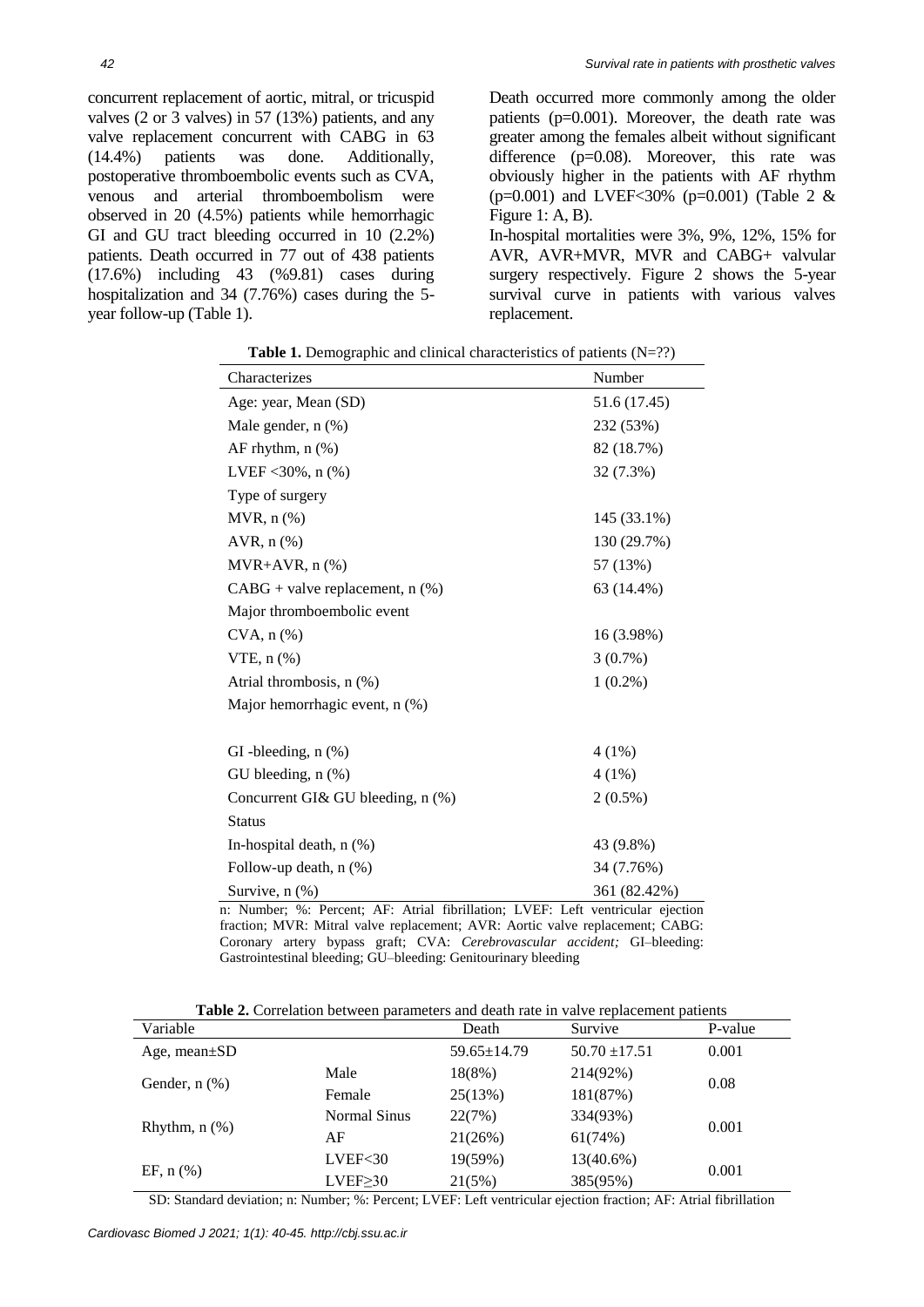

**Figure 1.** A. The 5-year survival curve of patients with LVEF less/greater than %30 B. The 5-year survival curve in patients with NSR and AF



**Survival Functions** 

**Figure 2.** The 5-year survival curve in patients with various valves replacement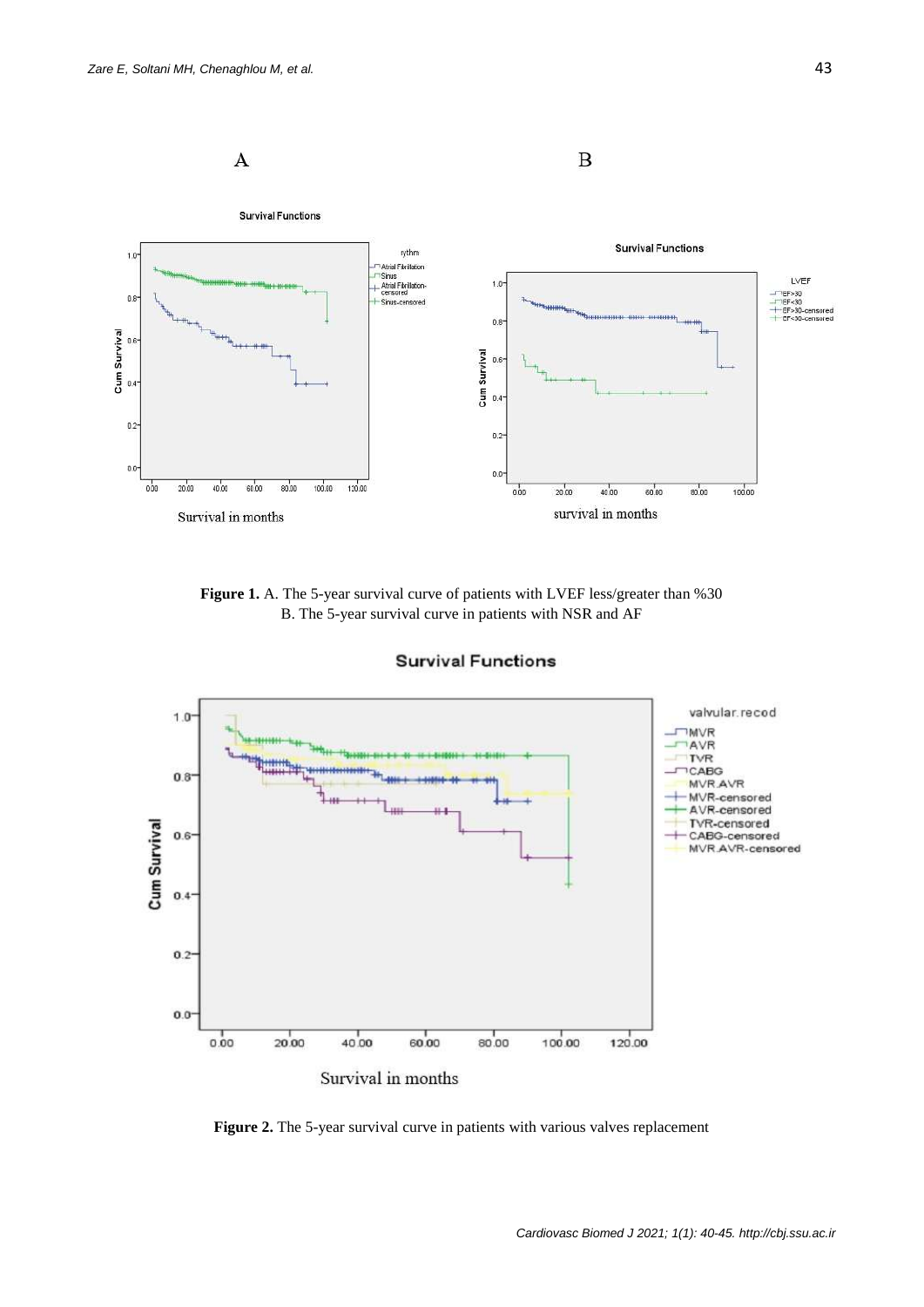## **Discussion**

In this study, 5-year survival rate and mechanical valve related complications, including thromboembolic and hemorrhagic events were evaluated. There are very limited data regarding in-hospital mortality, long-term outcome and complications of mechanical valve replacement in our country. This study represented relatively unique look in this regard. In-hospital death occurred in 9.8% of patients and 5-year survival rate was 82.42%.

After the first successful AVR and MVR surgery in 1960, significant advances have been made leading to low rates of in-hospital mortality and morbidity in valve surgery era. In a study, 3219 patients underwent valve replacement in a tertiary cardiac center in Canada, isolated AVR was the most common type of surgery following by isolated MVR and double Valve (aortic and mitral) replacement (DVR), respectively. Patients with AVR were older with higher incidence of comorbidities, including hypertension, diabetes and dyslipidemia. Concurrent CABG was also common among them while the patients with MVR had higher incidence of heart failure, pulmonary hypertension and AF. In-hospital mortality was 4.9%. 7.2% and 6.7% in AVR, MVR and DVR, respectively. Survival to 15 years has not significant difference among the patients (11).

In contrast with this study, in our study MVR was more common than AVR (33.1 % vs 29.7%). This difference probably is due to different etiologic factors of valvular disease. In our country, rheumatic disease is more common than developed countries, while the degenerative valvular disease is more prevalent in developed countries. In-hospital mortality was higher in our study compared to this study (9.8% vs 5.6%).

A recent meta-analysis reporting clinical outcome after AVR with bileaflet mechanical valves on 5728 patients with a pooled follow up of 5.7 years, showed 3.15% early mortality risk and 1.55%/year late mortality rate in patients undergoing AVR with a mean age of 48 years at the time of surgery. The burden of thromboembolism and bleeding events in that met-analysis was high. The pooled thromboembolism rate was 0.9%/year and the major bleeding rate was 0.85%/year. The estimated experience of these complications besides valve thrombosis was approximately 30% of the patients aged 55 and 50% of patients aged 20 during their lifetime. They conclude that the use of mechanical valves even in non-elderly patients carries a substantial excess mortality over time and also a significant lifetime risk of anticoagulation-related complications besides reoperation (12).

In our study, the rate of major thromboembolic events was 0.97%/year similar to this metaanalysis and the rate of major hemorrhagic events was 0.5%/year, which was lower than that metaanalysis findings.

An evaluation of thirty-year experience with bileaflet mechanical valve prosthesis showed that they are still reliable prosthesis. Operative mortality was 3% and 4% for AVR and MVR, respectively. The incidence of bleeding was 2.5% and 2% per patient-year for AVR and MVR respectively, and the incidence of thromboembolism was 1.6 % and 2.9% per patient-year for AVR and MVR, respectively which were higher than our study. In this study, time interval was from 1979 to 2014 and it could be a rationale for higher mortality and complications rates considering the improvement of these values in the recent years (13).

In a review of studies in Japan, the 10-year survival rate was about 60%. The rate of total valve related complications was 0.7-3.5% per patient-year and the rate of thromboembolic events and bleeding complications were 1% and 0.5% per patient-year, respectively. We did evaluate the 10-year survival rate, but the rate of complications was comparable with our study (14).

A thirty-year follow-up for assessment of outcomes with bileaflet mechanical valve replacement showed low rate of mortality besides low incidence of valve-related events. Male gender, old age (>65 years) and atrial fibrillation were significant risk factors of late death and other late events. Similar to this study, in our study, the mortality rate was higher among older patients, the patients with AF rhythm and the patients with lower LVEF, but there was not significant gender difference in our study unlike this study (15).

In a ten-year evaluation of TVR with St. Jude medical valve, hospital mortality was 6.4%. Fiveyear survival rate was about 89.2%. The rate of bleeding events and valve thrombosis were 1.5%/patient-year and 0.8%/patient-year, respectively. TVR with St. Jude was a reliable mechanical prosthesis with a low rate of reoperation and valve thrombosis in that study. In our study, isolated TVR was performed on 10 patients (2%) and the findings in this limited number of the patients could not be represented in meaningful term (16).